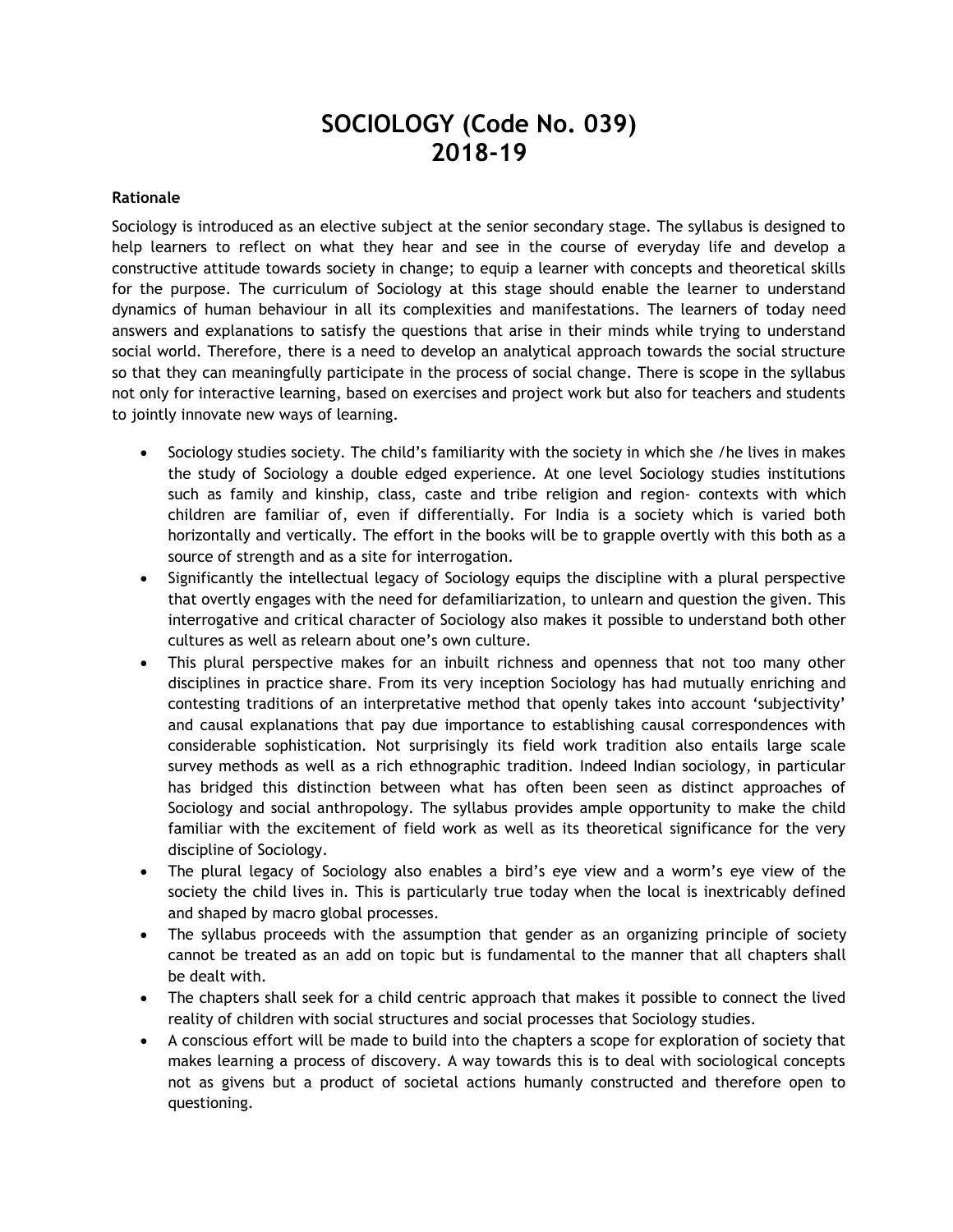### **Objectives**

- To enable learners to relate classroom teaching to their outside environment.
- To introduce them to the basic concepts of Sociology that would enable them to observe and interpret social life.
- To be aware of the complexity of social processes.
- To appreciate diversity in Indian society and the world at large.
- To build the capacity of students to understand and analyze the changes in contemporary Indian society.

## **SOCIOLOGY (Code No. 039) CLASS–XI (2018-19)**

#### **One Paper Theory 3 Hours**

**Max. Marks 80**

#### **Unitwise Weightage**

| <b>Units</b> |                                                                                    | <b>Periods</b> | <b>Marks</b> |
|--------------|------------------------------------------------------------------------------------|----------------|--------------|
| A            | <b>Introducing Sociology</b>                                                       |                |              |
|              | Sociology, Society and its relationship with other Social<br>1.<br><b>Sciences</b> | 20             | 8            |
|              | Basic Concepts & their use in Sociology<br>2.                                      | 20             | 8            |
|              | Understanding Social Institutions<br>3.                                            | 22             | 10           |
|              | <b>Culture and Socialization</b><br>4.                                             | 18             | 8            |
|              | 5.<br>Doing Sociology: Research Methods                                            | 20             | 6            |
|              |                                                                                    | Total          | 40           |
| B            | <b>Understanding Society</b>                                                       |                |              |
|              | Social Structure, Stratification and Social Processes in Society<br>6.             | 22             | 10           |
|              | Social Change and Social Order in Rural and Urban Society<br>7.                    | 22             | 10           |
|              | 8.<br><b>Environment and Society</b>                                               | 16             | 4            |
|              | 9.<br>Introducing Western Sociologists                                             | 20             | 8            |
|              | 10. Indian Sociologists                                                            | 20             | 8            |
|              |                                                                                    | Total          | 40           |
|              |                                                                                    | 200            | 80           |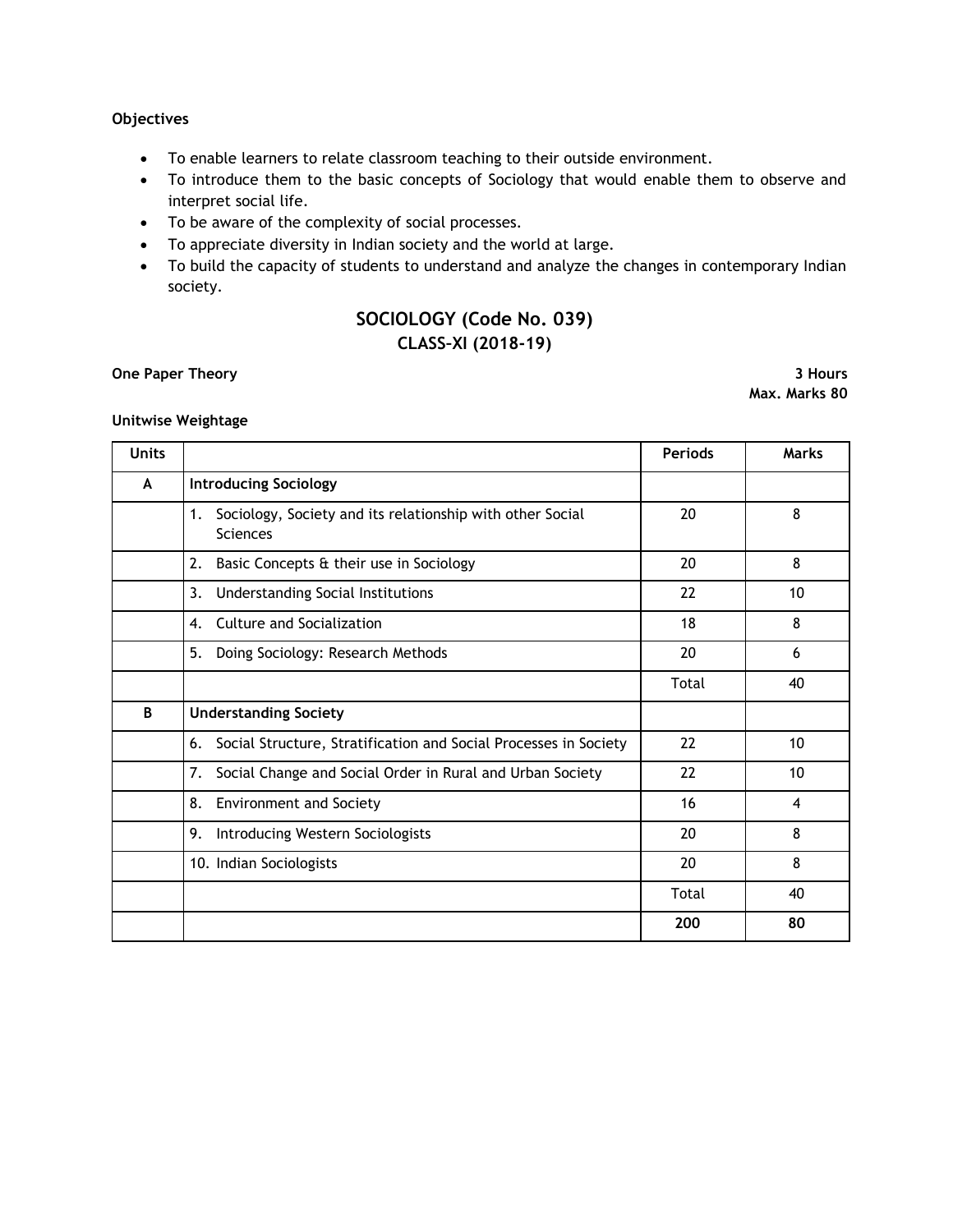# **CLASS–XI Practical Examination**

**40 Periods**

| Max. Marks 20<br>Time allotted: 3hrs |                                                                                                                                                                                                                                                                                                                                                                                |                                        |  |  |  |  |
|--------------------------------------|--------------------------------------------------------------------------------------------------------------------------------------------------------------------------------------------------------------------------------------------------------------------------------------------------------------------------------------------------------------------------------|----------------------------------------|--|--|--|--|
|                                      | <b>Unitwise Weightage</b>                                                                                                                                                                                                                                                                                                                                                      |                                        |  |  |  |  |
| А.                                   | Project (undertaken during the academic year at school level)<br>Statement of the purpose<br>i.<br>Methodology / Technique<br>ii.<br>iii. Conclusion                                                                                                                                                                                                                           | 10 marks                               |  |  |  |  |
| В.                                   | Viva - based on the project work                                                                                                                                                                                                                                                                                                                                               | 02 marks                               |  |  |  |  |
| C.                                   | Research design Steps of research (e.g. observation, interview, content analysis) to<br>be explained to student and questions accordingly raised.<br>Overall format<br>i.<br>Research Question/Hypothesis<br>Ħ<br>iii. Choice of technique<br>iv. Detailed procedure for implementation of technique                                                                           | 1 mark<br>1 mark<br>2 marks<br>2 marks |  |  |  |  |
|                                      | Limitations of the above technique<br>٧.                                                                                                                                                                                                                                                                                                                                       | 2 marks                                |  |  |  |  |
|                                      | <b>Total</b>                                                                                                                                                                                                                                                                                                                                                                   | 20 Marks                               |  |  |  |  |
| А.                                   | <b>INTRODUCING SOCIOLOGY</b><br>Unit 1: Sociology, Society and its Relationship with other Social Sciences<br>Introducing Society: Individuals and collectivities. Plural Perspectives<br>٠<br>Introducing Sociology: Emergence. Nature and Scope. Relationship to other disciplines<br>٠<br>Unit 2: Basic Concepts and their use in Sociology<br>Social Groups & Society<br>٠ | 40 Marks<br>20 Periods<br>20 Periods   |  |  |  |  |
|                                      | <b>Status and Role</b><br>٠<br>Social Stratification<br>٠<br>Society & Social Control<br>٠<br>Unit 3: Understanding Social Institutions<br>Family, Marriage and Kinship<br>Work & Economic Life<br><b>Political Institutions</b><br>٠<br>Religion as a Social Institution<br>٠<br>Education as a Social Institution                                                            | 22 Periods                             |  |  |  |  |
|                                      | Unit 4: Culture and Socialization<br>Culture, Values and Norms<br>Dimensions of Culture                                                                                                                                                                                                                                                                                        | <b>18 Periods</b>                      |  |  |  |  |

Socialization: Conformity, Conflict and the Shaping of Personality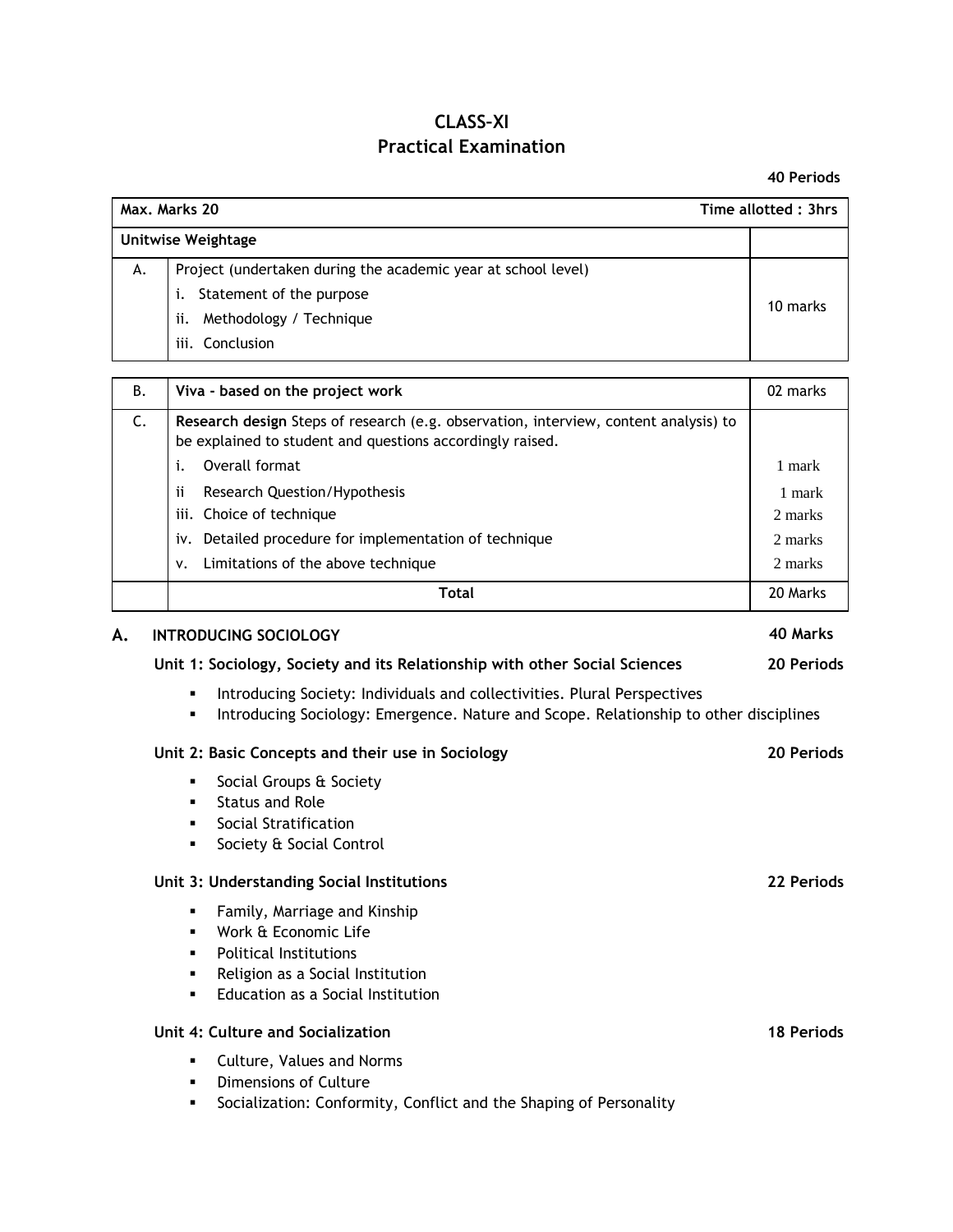|    | Unit 5: Doing Sociology: Research Methods                                                                                                                                                                                                                                                        | 20 Periods        |
|----|--------------------------------------------------------------------------------------------------------------------------------------------------------------------------------------------------------------------------------------------------------------------------------------------------|-------------------|
|    | • Objectivity and Subjectivity<br>• Methods: Participant Observation, Survey<br>· Tools and Techniques: Observation, Interview, Questionnaire<br>• The Significance of Field Work in Anthropology and Sociology                                                                                  |                   |
| В. | <b>UNDERSTANDING SOCIETY</b>                                                                                                                                                                                                                                                                     | 40 Marks          |
|    | Unit 6: Social Structure, Stratification and Social Processes in Society<br>Social Structure<br>$\bullet$<br>Social Stratification: Class, Caste, Gender<br>$\bullet$<br>Social Processes: Cooperation, Competition, Conflict<br>$\bullet$                                                       | 22 Periods        |
|    | Unit 7: Social Change and Social Order in Rural and Urban Society<br>Social Change: Types; Causes and Consequences<br>$\bullet$<br>Social Order: Domination, Authority and Law; Contestation, Crime and Violence<br>٠<br>Village, Town and City: Changes in Rural and Urban Society<br>$\bullet$ | 22 Periods        |
|    | Unit 8: Environment and Society<br><b>Ecology and Society</b><br>$\bullet$<br><b>Environmental Crises and Social Responses</b><br>$\bullet$<br>Sustainable Development<br>$\bullet$                                                                                                              | <b>16 Periods</b> |
|    | Unit 9: Introducing Western Sociologists<br>Karl Marx on Class Conflict<br>$\bullet$<br>Emile Durkheim: Division of Labour<br>$\bullet$<br>Max Weber: Interpretive Sociology, Ideal Type and Bureaucracy<br>$\bullet$                                                                            | 20 Periods        |
|    | Unit 10: Indian Sociologists<br>G.S. Ghurye on Caste and Race<br>$\bullet$<br>D.P. Mukherjee on Tradition and Change<br>$\bullet$<br>A.R. Desai on the State                                                                                                                                     | 20 Periods        |

M.N. Srinivas on the Village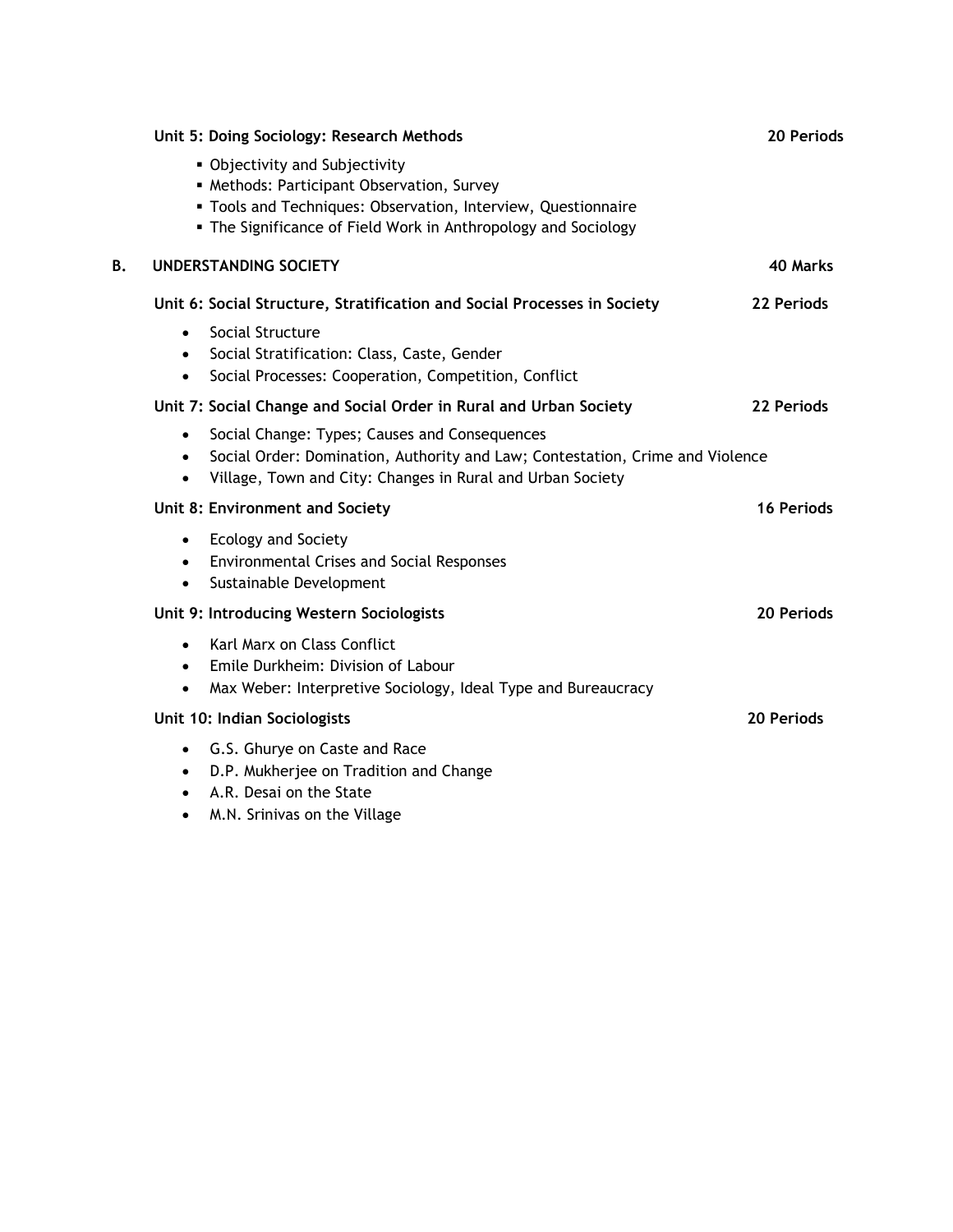| <b>QUESTION PAPER DESIGN 2018-19</b>           |                                                                                                                                                                                                                                                               |                                                                                         |                                                      |                                             |                                         |                              |                |
|------------------------------------------------|---------------------------------------------------------------------------------------------------------------------------------------------------------------------------------------------------------------------------------------------------------------|-----------------------------------------------------------------------------------------|------------------------------------------------------|---------------------------------------------|-----------------------------------------|------------------------------|----------------|
| <b>SOCIOLOGY</b><br>Code No. 039<br>Class - XI |                                                                                                                                                                                                                                                               |                                                                                         |                                                      |                                             |                                         |                              |                |
|                                                | <b>TIME: 3 Hours</b><br>Max. Marks: 80                                                                                                                                                                                                                        |                                                                                         |                                                      |                                             |                                         |                              |                |
| S.<br>No.                                      | <b>Typology of Questions</b>                                                                                                                                                                                                                                  | Learning<br><b>Outcomes</b><br>and Testing<br>Competencie<br>s                          | Very<br><b>Short</b><br>Answer<br>(VSA)<br>(2 Marks) | <b>Short</b><br>Answer<br>(SA)<br>(4 Marks) | Long<br>Answer<br>(LA)<br>(6)<br>Marks) | <b>Total</b><br><b>Marks</b> | %<br>Weightage |
| $\mathbf{1}$                                   | Remembering-(Knowledge<br>based simple recall<br>questions, to know specific<br>facts, terms, concepts,<br>principles, or theories;<br>identify, define, or recite<br>information)                                                                            | Reasoning<br>Analytical<br><b>Skills</b><br>Critical<br><b>Thinking</b><br>Skills, etc. | 5                                                    | $\overline{2}$                              | 1                                       | 24                           | 30%            |
| $\overline{2}$                                 | Understanding-<br>(Comprehension- to be<br>familiar with meaning and<br>to understand conceptually,<br>compare, contrast, explain,<br>paraphrase, or interpret<br>information)                                                                                |                                                                                         | $\overline{3}$                                       | $\mathbf{1}$                                | 1                                       | 16                           | 20%            |
| 3                                              | Application - (Use abstract<br>information in concrete<br>situation, to apply<br>knowledge to new<br>situations, use given<br>content to interpret a<br>situation, provide an<br>example, or solve a<br>problem)                                              |                                                                                         | 3                                                    | $\overline{2}$                              | 1                                       | 20                           | 25%            |
| $\overline{4}$                                 | <b>High Order Thinking Skills -</b><br>(Analysis & Synthesis -<br>Classify, compare, contrast,<br>or differentiate between<br>different pieces of<br>information, organise and<br>/or integrate unique pieces<br>of information from a<br>variety of sources) |                                                                                         | 1                                                    | $\mathbf{1}$                                | $\mathbf{1}$                            | 12                           | 15%            |
| $\overline{5}$                                 | Evaluation - (Appraise,<br>judge and /or justify the<br>worth of a decision or<br>outcome or to predict<br>outcomes)                                                                                                                                          |                                                                                         | $\overline{2}$                                       | 1                                           |                                         | 08                           | 10%            |
|                                                | Total                                                                                                                                                                                                                                                         |                                                                                         | $14 \times 2 = 28$                                   | $7 \times 4 = 28$                           | $4 \times 6 = 24$                       | 80(25)                       | 100%           |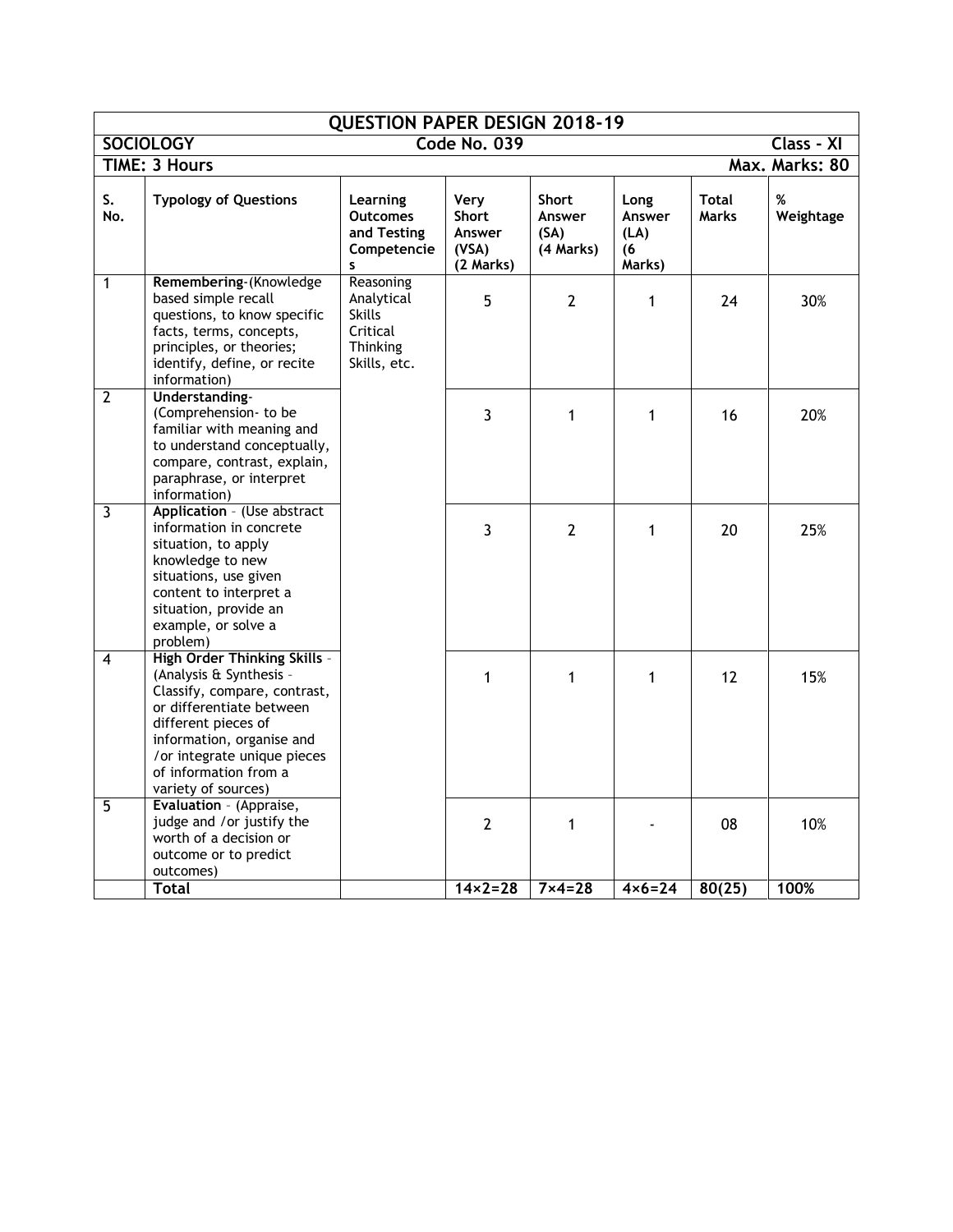# **SOCIOLOGY (Code No. 039) CLASS–XII (2018-19)**

### **One Paper Theory Marks 80**

### **Unitwise Weightage 3 hours**

| <b>Units</b> |                                                    | <b>Periods</b> | <b>Marks</b>   |
|--------------|----------------------------------------------------|----------------|----------------|
| А.           | <b>Indian Society</b>                              |                |                |
|              | 1.<br>Introducing Indian Society                   | 6              | Non-evaluative |
|              | 2.<br>The Demographic Structure of Indian Society  | 10             | 6              |
|              | 3.<br>Social Institutions-Continuity and Change    | 12             | 6              |
|              | Market as a Social Institution<br>$\overline{4}$ . | 10             | 6              |
|              | 5.<br>Patterns of Social Inequality and Exclusion  | 20             | 6              |
|              | 6.<br><b>Challenges of Cultural Diversity</b>      | 20             | 8              |
|              | 7.<br>Suggestions for Project Work                 | 16             | Non-evaluative |
|              |                                                    | Total          | 32             |
| <b>B.</b>    | Change and Development in Indian Society           |                |                |
|              | 8.<br><b>Structural Change</b>                     | 10             | 6              |
|              | <b>Cultural Change</b><br>9.                       | 12             | 6              |
|              | 10. The Story of Indian Democracy                  | 16             | 6              |
|              | 11. Change and Development in Rural Society        | 10             | 6              |
|              | 12. Change and Development in Industrial Society   | 14             | 6              |
|              | 13. Globalization and Social Change                | 10             | 6              |
|              | 14. Mass Media and Communications                  | 14             | 6              |
|              | 15. Social Movements                               | 20             | 6              |
|              |                                                    | Total          | 48             |
|              |                                                    | 200            | 80             |

# **Practical Examination Class – XII**

**40 Periods**

| Max. Marks: 20            |                                                               | Time allotted: 3 Hrs |
|---------------------------|---------------------------------------------------------------|----------------------|
| <b>Unitwise Weightage</b> |                                                               |                      |
| А.                        | Project (undertaken during the academic year at school level) | 10 marks             |
|                           | Statement of the purpose                                      |                      |
|                           | Methodology / Technique<br>ii.                                |                      |
|                           | iii.<br>Conclusion                                            |                      |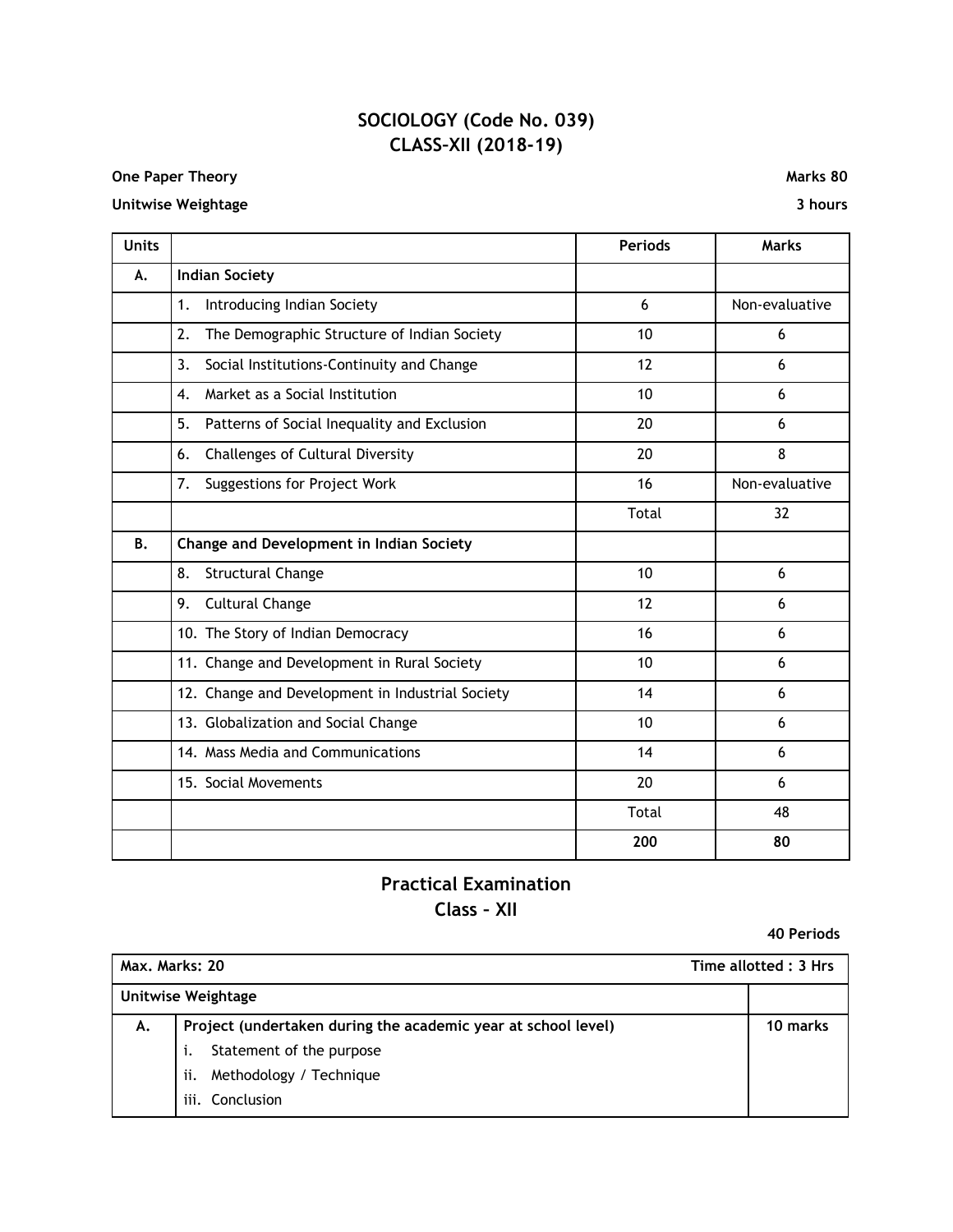| В. | Viva - based on the project work                                                         | 02 marks          |
|----|------------------------------------------------------------------------------------------|-------------------|
| C. | Research design                                                                          | 08 marks          |
|    | Overall format<br>i.                                                                     |                   |
|    | Research Question/Hypothesis<br>ii                                                       |                   |
|    | iii. Choice of technique                                                                 |                   |
|    | iv. Detailed procedure for implementation of technique                                   |                   |
|    | Limitations of the above technique<br>ν.                                                 |                   |
|    | B & C to be administered on the day of the external examination                          |                   |
|    | <b>Total</b>                                                                             | 20 Marks          |
| Α. | <b>INDIAN SOCIETY</b>                                                                    | 32 Marks          |
|    | Unit 1:<br><b>Introducing Indian Society</b>                                             | <b>10 Periods</b> |
|    | Colonialism, Nationalism, Class and Community                                            |                   |
|    | The Demographic Structure of the Indian Society<br>Unit 2:                               | <b>10 Periods</b> |
|    | Theories and concepts in demography<br>$\bullet$                                         |                   |
|    | Rural-Urban Linkages and Divisions                                                       |                   |
|    | Unit 3:<br>Social Institutions: Continuity and Change                                    | 12 Periods        |
|    | The Caste System<br>$\bullet$                                                            |                   |
|    | Family and Kinship                                                                       |                   |
|    | Market as a Social Institution<br>Unit 4:                                                | 10 Periods        |
|    | Sociological perspectives on markets and the economy                                     |                   |
|    | п<br>Globalization - Interlinking of Local, Regional, National and International Markets |                   |
|    | Unit 5:<br>Patterns of Social Inequality and Exclusion                                   | 20 Periods        |
|    | Caste Prejudice, Scheduled Castes and Other Backward Classes                             |                   |
|    | Marginalization of Tribal Communities                                                    |                   |
|    | The Struggle for Women's Equality                                                        |                   |
|    | The struggles of the Differently Abled                                                   |                   |
|    | Unit 6:<br>The Challenges of Cultural Diversity                                          | 20 Periods        |
|    | Cultural communities and the nation state<br>п                                           |                   |
|    | Problems of Communalism, Regionalism and Casteism                                        |                   |
|    | The Nation state, religion related issues and identities                                 |                   |
|    | Communalism, secularism and the nation state                                             |                   |

**E** State and Civil Society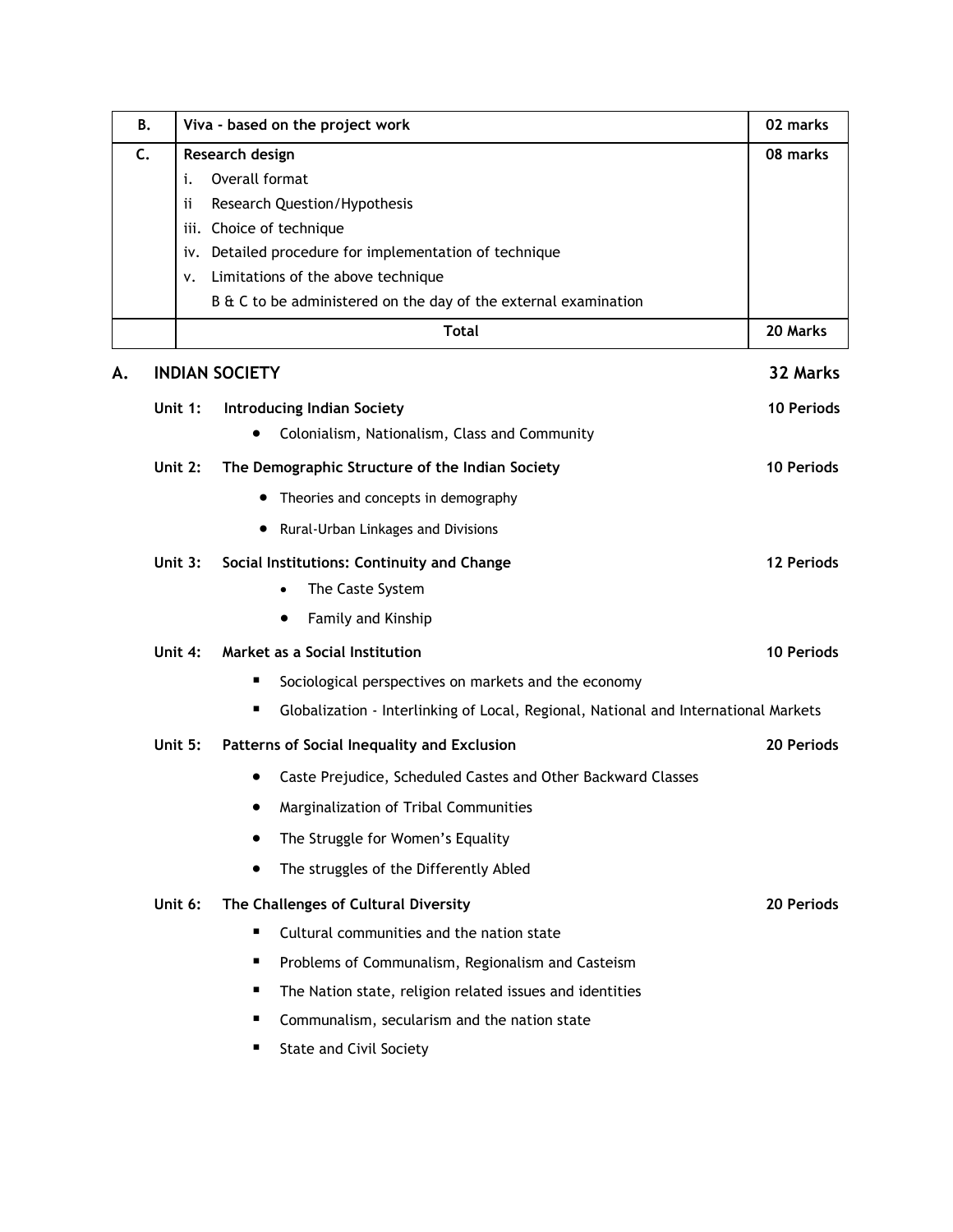| Unit 7:   | <b>Suggestions for Project Work</b>                                                                             | <b>16 Periods</b> |
|-----------|-----------------------------------------------------------------------------------------------------------------|-------------------|
|           | <b>B. CHANGE AND DEVELOPMENT IN INDIA</b>                                                                       | <b>48 Marks</b>   |
|           | Unit 8: Structural Change                                                                                       | 10 Periods        |
| $\bullet$ | Colonialism, Industrialization, Urbanization                                                                    |                   |
| Unit 9:   | <b>Cultural Change</b>                                                                                          | 12 Periods        |
|           | Modernization, Westernization, Sanskritisation, Secularization<br>Social Reform Movements and Laws<br>$\bullet$ |                   |
|           | Unit 10: The Story of Indian Democracy                                                                          | 16 Periods        |
|           | The Constitution as an instrument of Social Change<br>$\bullet$                                                 |                   |
|           | Panchayati Raj and the Challenges of Social Transformation                                                      |                   |
|           | Parties, Pressure Groups and Democratic Politics<br>$\bullet$                                                   |                   |
|           | Unit 11: Change and Development in Rural Society                                                                | <b>10 Periods</b> |
|           | Land Reforms, Green Revolution and Emerging Agrarian society                                                    |                   |
|           | Agrarian Structure : Caste & class in Rural India                                                               |                   |
|           | <b>Land Reforms</b><br>$\bullet$                                                                                |                   |
|           | Green revolution and its social consequences<br>٠                                                               |                   |
|           | Transformation in Rural Society                                                                                 |                   |
|           | Globalization, Liberalization and Rural Society                                                                 |                   |
|           | Unit 12: Change and Development in Industrial Society                                                           | 14 Periods        |
|           | From Planned Industrialization to Liberalization                                                                |                   |
|           | Getting a Job                                                                                                   |                   |
|           | <b>Work Processes</b>                                                                                           |                   |
|           | Unit 13: Globalisation and Social Change                                                                        | <b>10 Periods</b> |
|           | Dimensions of Globalization                                                                                     |                   |
|           | Unit 14: Mass Media and Communication                                                                           | 14 Periods        |
|           | Types of Mass Media: Radio, Television and Print Media                                                          |                   |
|           | Changing Nature of Mass Media                                                                                   |                   |
|           | Unit 15: Social Movements                                                                                       | <b>18 Periods</b> |
|           | п<br>Theories and Classification of Social Movements                                                            |                   |
|           | п<br>Class-Based Movements: Workers, Peasants                                                                   |                   |
|           | Caste-Based Movements: Dalit Movement, Backward Castes, Trends in Upper Caste<br>п<br>Responses                 |                   |
|           | Women's Movements in Independent India<br>п                                                                     |                   |
|           | <b>Tribal Movements</b>                                                                                         |                   |
|           |                                                                                                                 |                   |

**Environmental Movements**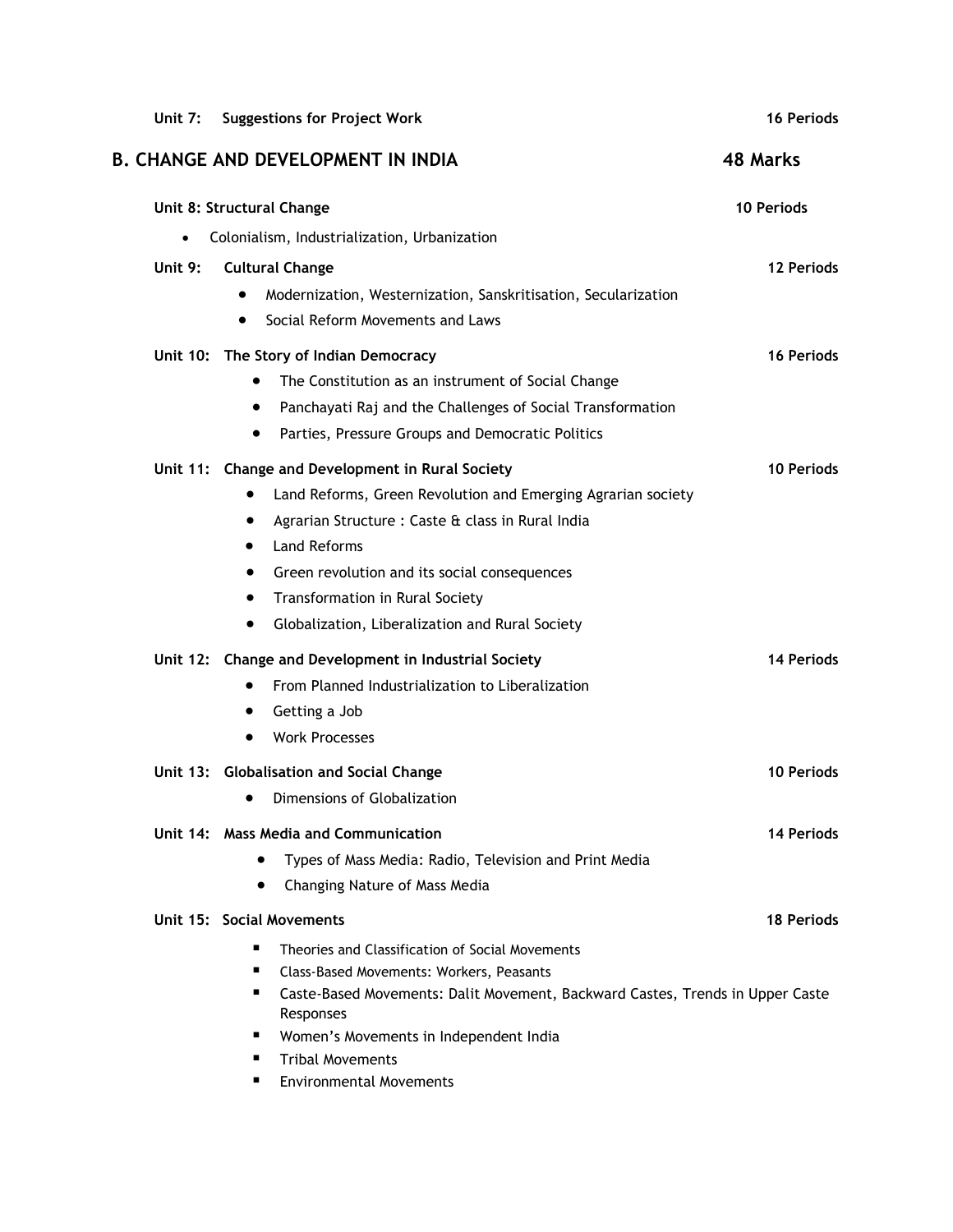### **Prescribed Books:**

- 1. Introducing Sociology, Class XI, Published by NCERT
- 2. Understanding Society, Class XI, Published by NCERT
- 3. Indian Society, Class XII, Published by NCERT
- 4. Social Change and Development in India, Class XII, published by NCERT